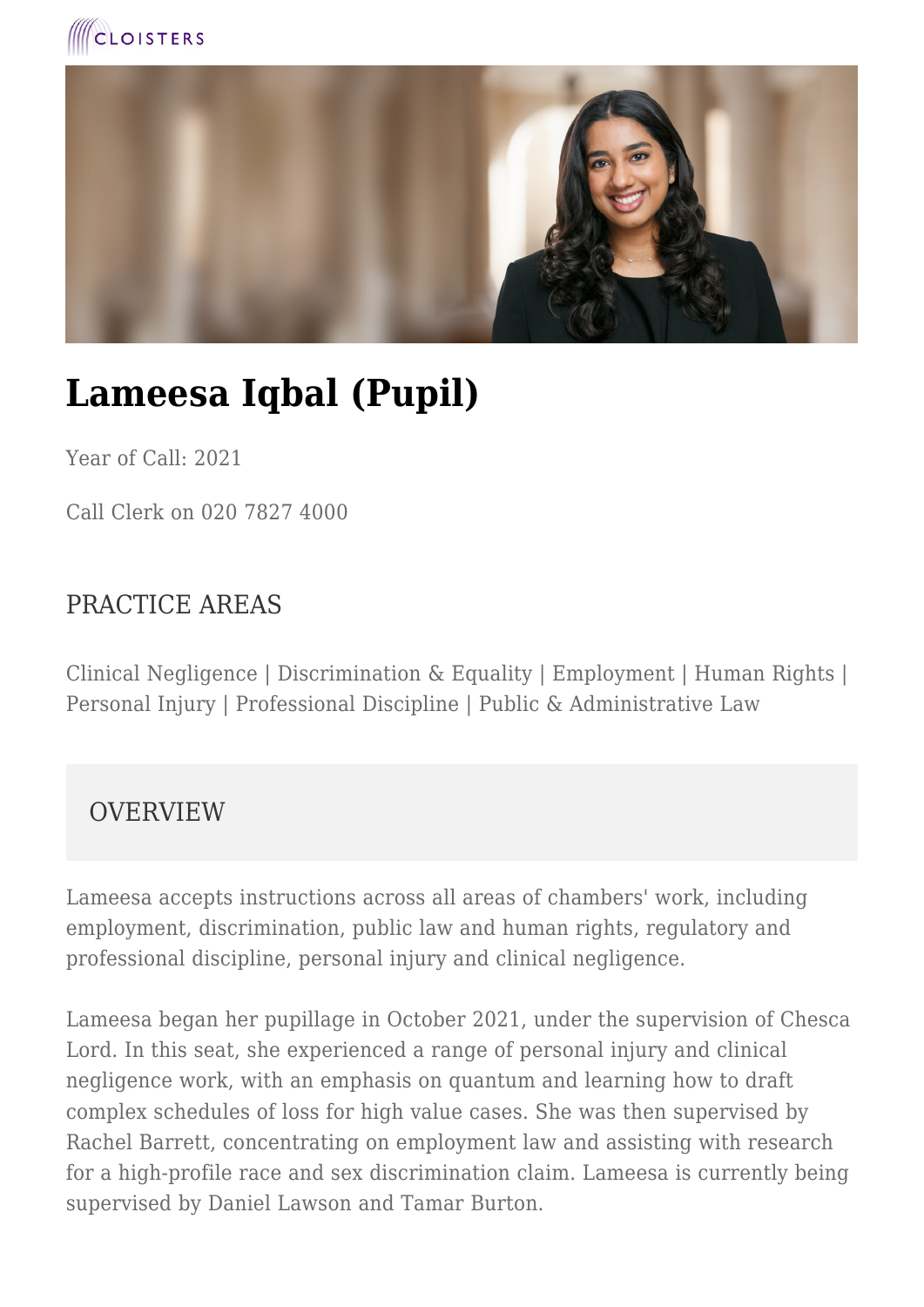## **ICLOISTERS**

Prior to starting pupillage, Lameesa worked as a paralegal at Coram Children's Legal Centre, specialising in education law. Through this Lameesa gained extensive experience in cases involving Education Health and Care Plans in the First-Tier Tribunal (Special Educational Needs and Disability).

Lameesa was a Senior Director of the School Exclusion Project. She represented families in Governors' Disciplinary Committee and Independent Review Panel hearings using judicial review principles. She specialised in cases involving SEN and disability discrimination.

Lameesa also volunteered with the National Centre for Domestic Violence and the No5 Chambers Immigration/Human Rights Project. She gained experience of legal reform as a Legal Intern at JUSTICE.

Before embarking upon her legal career Lameesa gained a BSc in Psychology from the University of Glasgow and worked as a Research Assistant in a Developmental Neuroscience lab.

### QUALIFICATIONS AND AWARDS

### **Education:**

BSc Psychology – First Class Honours, University of Glasgow

GDL & BPTC – City, University of London

### **Scholarships:**

Lord Justice Holker Scholar – Gray's Inn (2019)

Residential Scholar – Gray's Inn (2019)

Honour Roll – University of California, San Diego (2016)

Welcome Scholarship – University of Glasgow (2014)